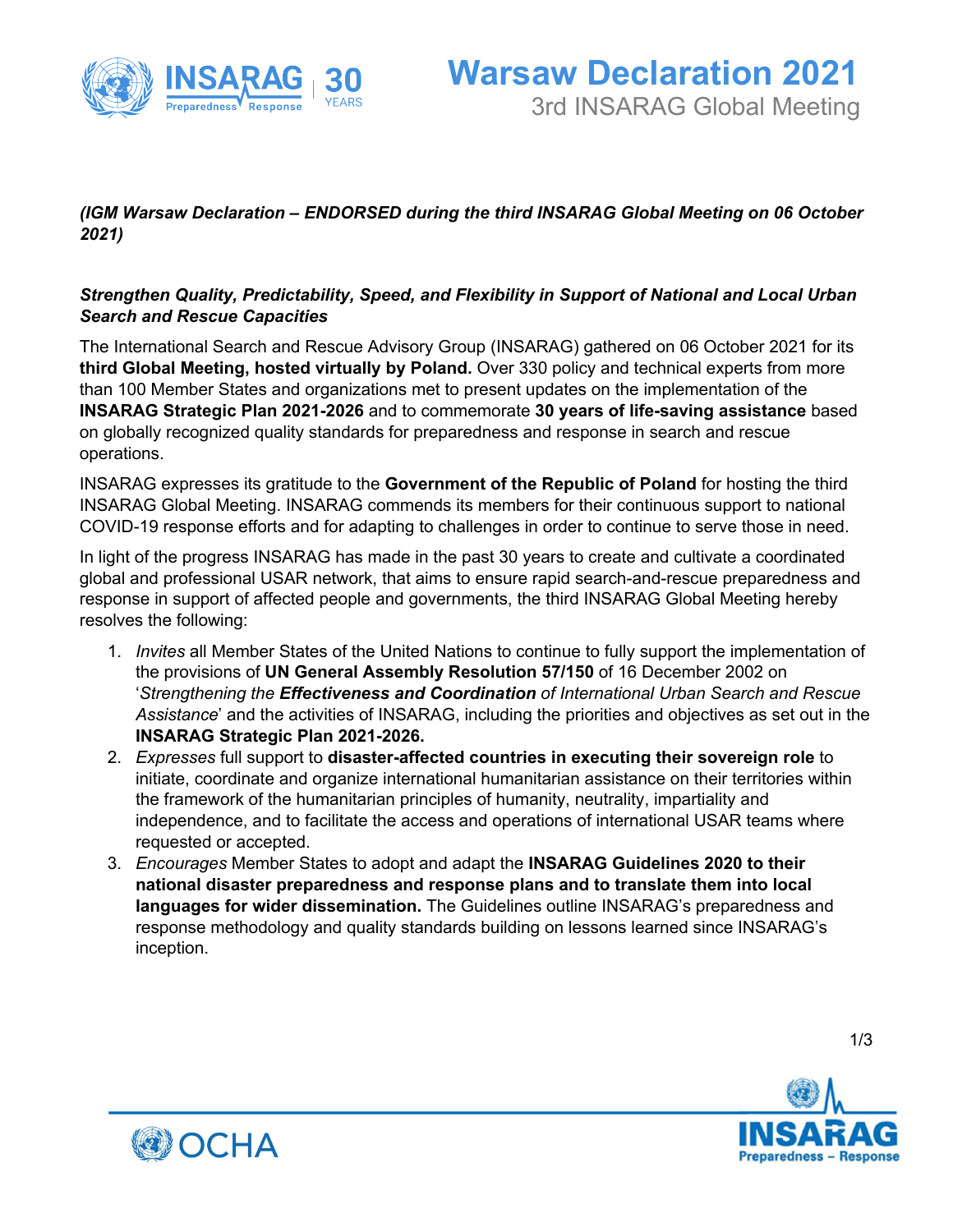

- 4. *Invites* all Member States possessing USAR teams with international deployment mandates to ensure that their teams adhere to the internationally agreed standards by participating in the **INSARAG External Classification (IEC) and Reclassification (IER)**, while recognizing the importance of **quality assurance** and practices to ensure **interoperability** and complementarity to national response efforts.
- *5. Encourages* Member States, supported by the INSARAG Regional Groups, to enhance the **efficiency of their response coordination** through the adaptation of the INSARAG coordination methodology and concepts to **local contexts and the establishment of a National Accreditation Process (NAP).** In this regard, it *reaffirms* the relevance of the promulgation of the National Accreditation Process (NAP) to strengthen the **localization** agenda and improve the capacities of national response teams.
- *6. Encourages* the **flexibility** of rescue teams in response to operations across other disaster relief activities, given the increasing intensity and frequency of extreme-weather related events due to climate change, and *urges* the INSARAG network to continue the development of **flexible response** operations in accordance with the INSARAG's commitment to agreed quality standards and coordination.
- *7. Commends* the efforts of the INSARAG members to support their respective governments and local organizations in combatting the COVID-19 pandemic and *expresses its appreciation for* the **COVID-19 USAR Operational Guidance Note** be implemented regionally.
- 8. *Acknowledges* the determination of INSARAG members to **bolster partnerships, including private sector networks,** and to **closely work** with national, regional and international networks and institutions and to welcome **new Member States and organizations to the Network.**
- 9. *Encourages* Member States to continue to leverage platforms such as the annual **Humanitarian Networks and Partnerships Week** (HNPW) and the **International Earthquake Response Exercises** (EREs) to bring together national and international responders and networks, the UN and Regional organizations in order to train together and strengthen the effectiveness of their collective response to major disasters.
- 10. *Recognizes* the role of INSARAG member countries, organizations and teams in supporting and guiding **Regional Chairs and Troikas** to facilitate regional activities as well as to encourage information exchange.